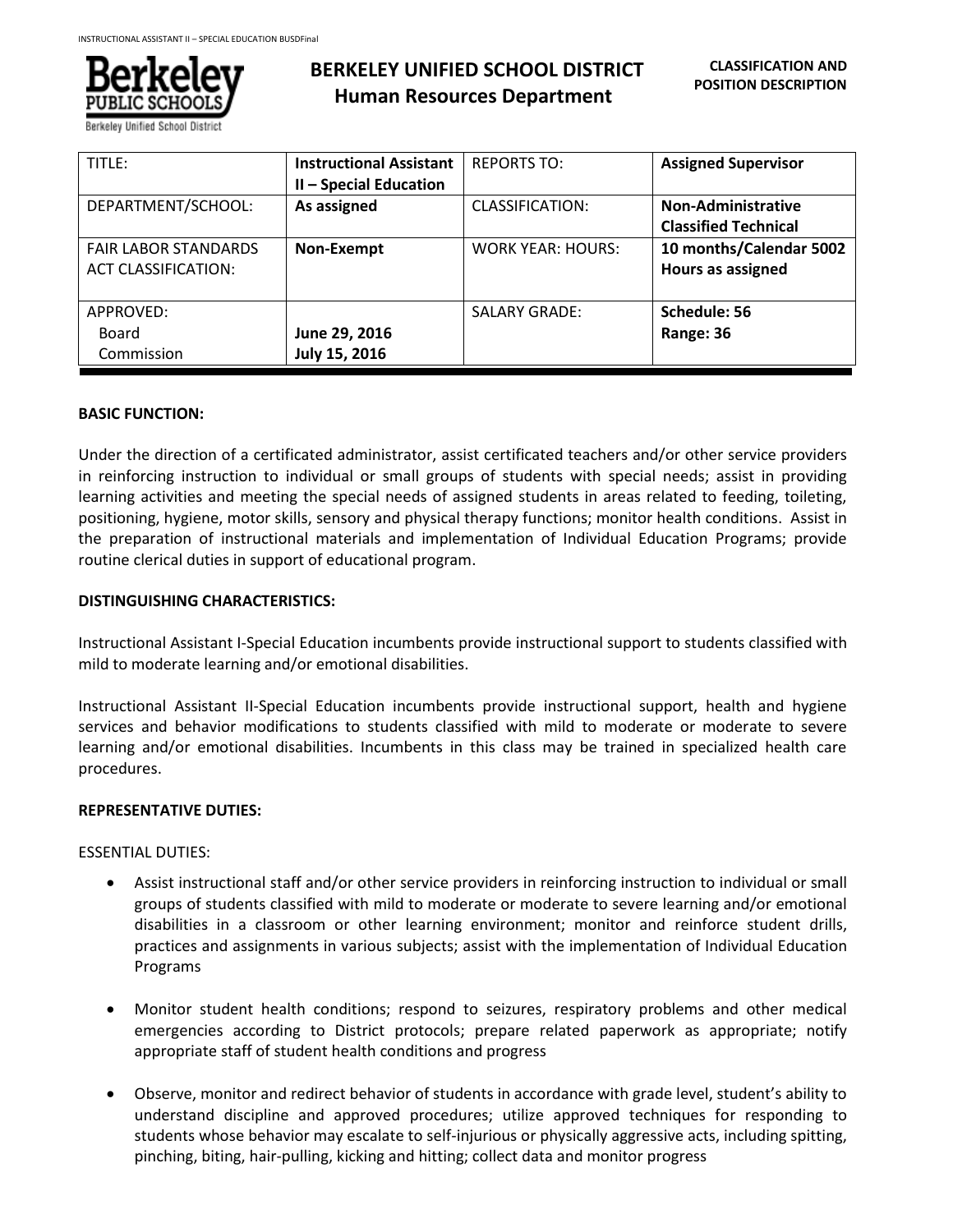- Assist students in completing classroom assignments, homework and projects in various subject areas; ensure student understanding of classroom rules and procedures; assist students by answering questions, providing proper examples, emotional support, positive attitude and general guidance; confer with instructional staff and/or other service providers concerning adapting lesson plans and materials to meet student needs
- Assist students with personal hygiene including bathing, brushing teeth and grooming as required; assist students with eating activities; toilet students and change diapers and soiled clothing as required
- Monitor and assist students with activities to develop small muscle and eye-hand coordination; assist students in learning gross motor skills such as walking, jumping and climbing; assist students in learning fine motor skills such as reaching, grabbing, folding, cutting and writing
- Perform routine clerical duties in support of educational activities such as preparing, typing, duplicating and filing instructional materials; distribute and collect student assignments, documents and various forms Reinforce concepts and ensure student understanding of assignments and homework instructions; reinforce vocabulary and concepts as necessary; assist students with meeting individual education goals and objectives; collect data and report progress regarding student performance and behavior
- Observe and redirect behavior of students according to approved procedures; monitor and interact with students during outdoor, physical education and other recreational activities as directed; develop incentives as positive reinforcement; reinforce behavior modification techniques determined by the teacher
- Assist with maintaining student records and files related to progress, behavior and assigned activities; prepare mandated time accounting reports and documentation as required; collect data and monitor student progress
- Assist students to perform and develop independent living and self-help skills such as shopping, counting money, cleaning and related activities as assigned; assist students to develop social, vocational and job searching skills as assigned
- Read books to students and observe their reading abilities; assist students with letter and word pronunciation and recognition; assist students with assignments such as reading, writing and mathematics
- Escort students during the regular duty day as assigned to and from designated locations; accompany students on fieldtrips, recreational therapy activities, social events and during outdoor activities; may accompany students to District-sponsored events or recreational functions
- Assist in maintaining the health and safety of students by following health and safety practices and procedures
- Assist in maintaining a learning environment in a safe, orderly and clean manner; provide classroom support by setting up work areas and displays and distributing and collecting paper, supplies and materials
- Maintain confidentiality of student information in accordance with state and federal mandates
- Operate a variety of office and classroom equipment including a copier, computer and software as appropriate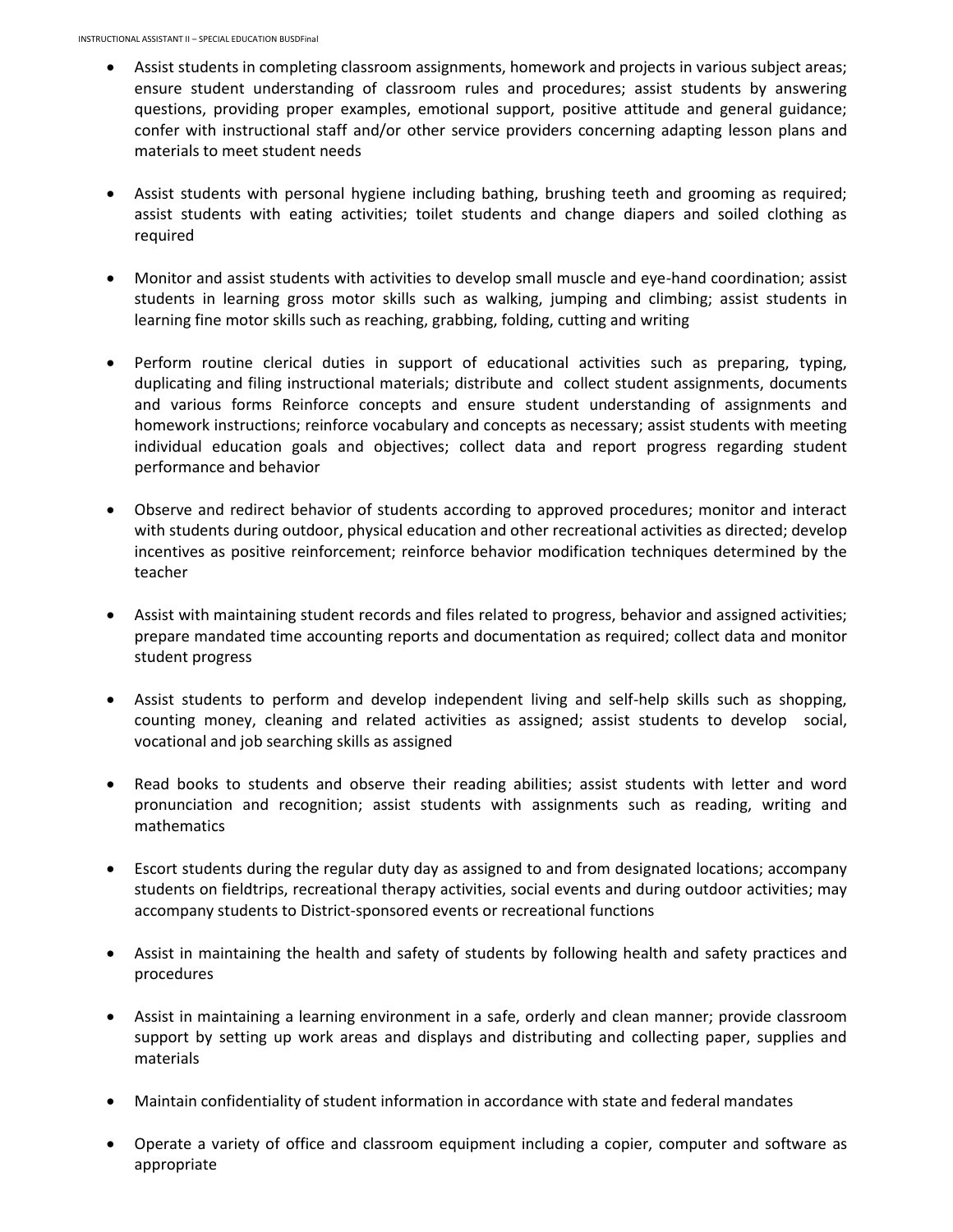- Communicate with faculty, staff, administrators and others to exchange information and resolve issues or concerns; answer telephone calls, take messages and provide general class and student information as assigned
- Respond to student medical emergencies according to District protocol and prepare related paperwork as appropriate
- Assist in monitoring, classroom supplies;; assist in ordering and arranging food items as appropriate

# OTHER DUTIES:

Perform related duties as assigned

### **KNOWLEDGE AND ABILITIES:**

#### KNOWLEDGE OF:

Guidance principles and practices related to students with special needs Basic subjects taught in local schools, including basic and advanced arithmetic, grammar, spelling, language, history, science and reading Basic instructional methods and techniques Correct English usage, grammar, spelling, punctuation and vocabulary Challenges and concerns of students with special needs Classroom procedures and appropriate student conduct Safe practices in classroom and playground activities Operation of standard office and classroom equipment including a computer Oral and written communication skills Interpersonal skills using tact, patience and professionalism Basic record-keeping and report preparation techniques Serving students with disabilities in full-inclusion settings

# ABILITY TO:

Assist with instruction and related activities in a classroom or assigned learning environment Reinforce instruction to individual or small groups of students with special needs Assist in the preparation of instructional materials in support of Individual Education Programs Perform routine clerical duties including keyboarding, filing and duplicating materials Understand and relate to students with special needs Establish and maintain cooperative and effective working relationships with others Communicate effectively both orally and in writing Demonstrate an understanding, patient and receptive attitude toward students with special needs Read books to students and assist with reading and writing activities Collect data, monitor, observe and report student behavior and progress Understand and follow oral and written instructions Operate standard office and classroom equipment including a computer Observe health and safety regulations Prepare routine reports

# **EDUCATION AND EXPERIENCE:**

Any combination equivalent to: graduation from high school and one year experience working with students with special needs in an organized setting